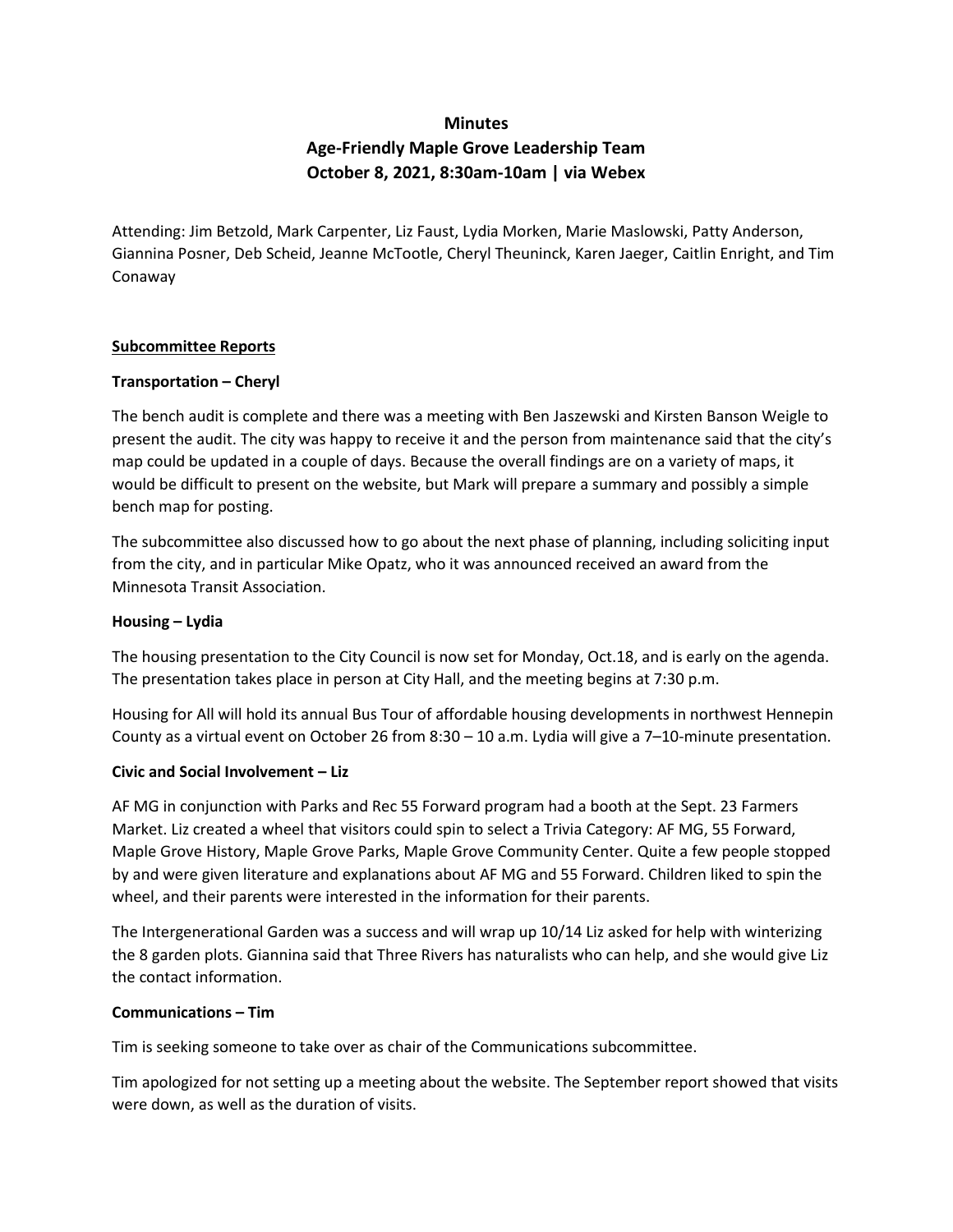An article was submitted for the Winter edition of City Focus. The article deals with precautions and recommendations for winter safety for older people.

The Community and Health Services Dementia Caregiver Grant Report has been posted on the website.

It was suggested that we have a Zoom interview with a representative from Senior LinkAge Line/Minnesota Board on Aging to talk about Caregiver Consultants, which provide mostly free, one-onone support, and individualized advice and resources for caregivers. This would be in conjunction with National Family Caregivers Month, which is November.

## **Community and Health Services – Patty and Marie**

A copy of the Dementia Caregivers Grant Report was sent to the nine churches that participated in interviews. Grant organization Trellis (formerly Metropolitan Area Agency on Aging) accepted and appreciated the report.

Patty said it would be great to have a tangible project like the report as we re-evaluate and determine next steps for this subcommittee, which had been focused exclusively on the grant project for the bulk of 2021

On the subject of the impact of language on aging, Patty reported that a student from one of her mindfulness/yoga classes commented, "I don't care what I am called, I care that I am seen." Marie added that the mental health and valuing older people should include communication about "not disappearing." Generating respect and social inclusion for older persons is hard to make actionable. AF MG has been thoughtful about messaging. It was suggested that each of us should say hello in public to older people, engage with retail workers, and so on.

Karen said that it is important to stay busy and to keep going. She will be 90 in March and has remained extremely active and engaged in the community. Jeanne shared that she will be 89 in two weeks. It was agreed that we should be aware of the difference between baked in ideas about how we should feel at a certain age and how we actually feel.

## **Leadership Team – Mark**

Mark Carpenter has been the co-chair of AF MG since 2017. He wants to open that position up to someone else beginning in January. He said the main duties of are keeping up the email list and sending out the meeting agenda and meeting minutes. Co-chairs also participate in meetings with the City and may contribute to or lead presentations on AF MG to the City and/or community partners Mark also manages the budget, but this responsibility doesn't necessarily have to lie with the co-chair. He will write a description of duties.

## **News and Updates**

Rotary – Rotary is holding a virtual gala on Nov. 13. The Strive program is set up at Osseo and Maple Grove with students from Bethel University helping out. The Junior Rotarians are also set up and operating. Rotary did some road clean-up and some tree planting with the city.

Three Rivers Park District - Giannina reported that the Hispanic Heritage event at Highland Park saw a turn-out of 300 people (up from 75 the previous year). She thanked Hennepin County Public Health and